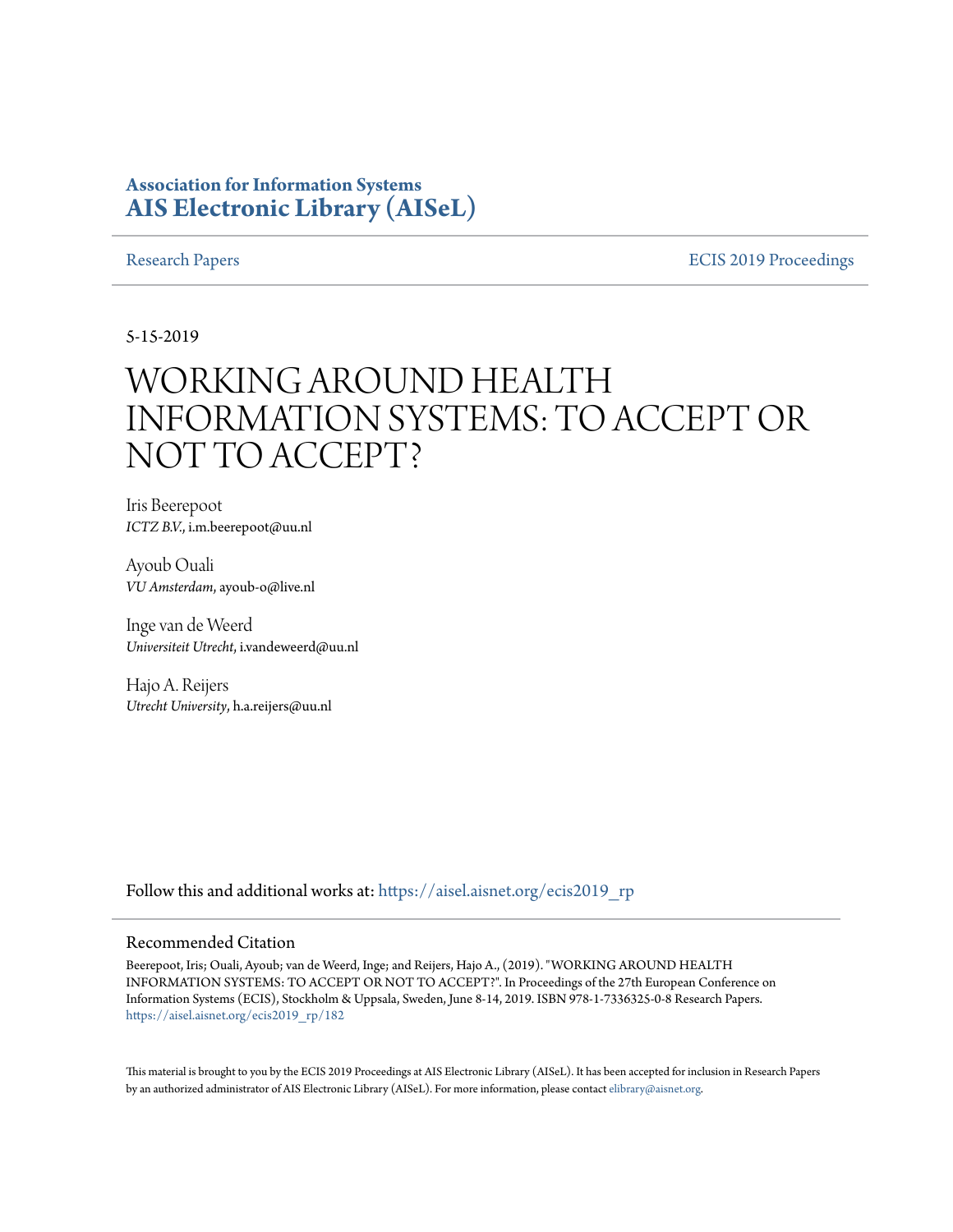# **WORKING AROUND HEALTH INFORMATION SYSTEMS: TO ACCEPT OR NOT TO ACCEPT?**

#### *Research paper*

Beerepoot, Iris, ICTZ B.V. & Utrecht University, The Netherlands, *i.beerepoot@ictz.nl* 

Ouali, Ayoub, VU Amsterdam, Amsterdam, The Netherlands

Van de Weerd, Inge, Utrecht University, Utrecht, The Netherlands, [i.vandeweerd@uu.nl](mailto:i.vandeweerd@uu.nl)

Reijers, Hajo A., Utrecht University & Eindhoven University of Technology, The Netherlands, [h.a.reijers@uu.nl](mailto:h.a.reijers@uu.nl)

# **Abstract**

*Many healthcare processes are complex and variable, which makes it difficult to align them with rigid information systems. To cope with the resulting misalignment, caregivers invent alternatives, also known as workarounds. Workarounds with negative consequences, such as those that affect the safety of patients, need to be prevented. However, those with positive consequences may be adopted by the organisation. In this study, we set out to discover which workarounds are generally acceptable and which ones should be rejected. We have discovered ten different workarounds in a Dutch hospital and analysed these in terms of three characteristics associated with healthcare processes. We found that workarounds existing in knowledge-intensive processes and/or where a patient is involved are generally considered unacceptable. In contrast, workarounds in processes with a high degree of collaboration are likely to be accepted, provided that little knowledge is required and that no patient is involved. We contribute to the current literature on addressing workarounds in healthcare settings by providing insights into the factors influencing the organisational decision to accept or reject workarounds. In addition, we provide healthcare organisations with the tools to evaluate which workarounds are attractive to be established as proper work practices.* 

*Keywords: workarounds, health information systems, information systems, qualitative comparative analysis.*

# **1 Introduction**

Since the start of the century, health information systems (HISs) have been widely implemented in hospitals throughout the world. Commonly introduced as a promise to achieve better healthcare, many of these implementations were in hindsight judged as failures (Littlejohns, Wyatt and Garvican, n.d.; Heeks, 2006). One of the reasons HISs are less successful than other information systems is because healthcare processes are more complex than other processes (Wager, Lee and Glaser, 2009; Winter et al., 2010). The technologies in healthcare organizations are tasked with supporting the day-to-day processes of caregivers, processes which are inherently variable.

The difficulty of aligning technologies with user needs leads to a 'design-reality gap' (Heeks, 2006). The difference between "where the HIS wants to get us" and "where we are now" is evident. The larger this difference, the more a HIS is considered a failure. What has become clear in multiple studies in healthcare is that we see 'workarounds' emerge when such a gap exists between design and reality; or between policy and practice (Debono, Greenfield, Black and Braithwaite, 2010; Yang, Ng, Kankanhalli and Luen Yip, 2012; Debono et al., 2013). Such workarounds can be seen as deviations from the designed policies, which can be viewed both negatively and positively: negatively in terms of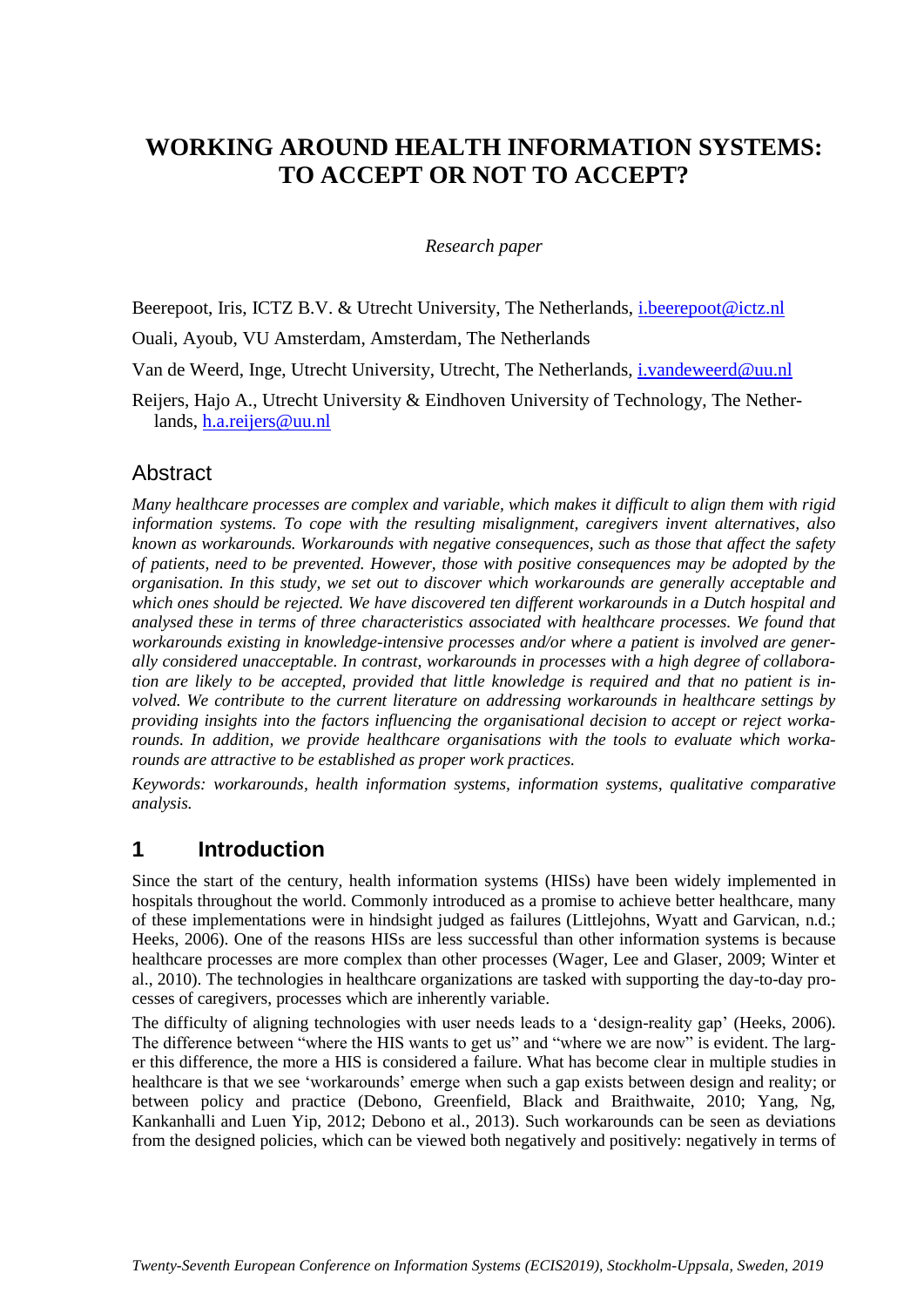security incompliance and positively in terms of ingenious solutions (Safadi and Faraj, 2010; Cabitza and Simone, 2013; Nadhrah and Michell, 2014; Röder, Wiesche, Schermann and Krcmar, 2014).

In general, there is agreement that workarounds with negative consequences need to be prevented and those with positive consequences may be adopted organization-wide. However, evaluating workarounds as either positive or negative is a difficult task, since a single workaround may have both positive and negative consequences. What may offer an entirely new perspective on the decision to accept or reject workarounds is to assess them on the basis of the type of processes they are related to. In this study, we ask the research question: *which characteristics are associated with healthcare processes and under which conditions should a workaround be accepted or rejected?* In doing so, we attempt to discover which workarounds are generally considered acceptable and which factors influence this decision. We thereby contribute to current literature discussing how to address workarounds in healthcare settings. Moreover, the outcomes may help healthcare organizations to evaluate workarounds and successfully act on them.

# **2 Related work**

Traditional information systems focus on the support of repetitive and predictable processes (Combi, Pozzi and Veltri, 2017). These processes are designed prior to their execution in terms of formal protocols that describe how the information system is to be used. However, in contrast to repetitive and predictable processes, healthcare processes are often dynamic and unpredictable (Lenz and Reichert, 2007; Dhieb and Barkaoui, 2011; Combi, Pozzi and Veltri, 2017). Some healthcare processes consist of relatively predictable procedures defined by law, like handling single medical orders or examinations. Other healthcare processes, such as those related to patient treatment, are inherently unpredictable (Reichert and Pryss, 2017). Processes in healthcare are therefore characterized by both welldefined procedures and the need for flexibility (Van der Aalst, Weske and Grünbauer, 2005).

The unpredictability of some healthcare processes and the difficulty of developing information systems that support these processes may explain the major focus on healthcare organizations in studies on workarounds (Kobayashi, Fussell, Xiao and Seagull, 2005; Azad and King, 2008b; Ali, Cornford and Klecun, 2010; Halbesleben, Savage, Wakefield and Wakefield, 2010; Safadi and Faraj, 2010; Zhou, Ackerman and Zheng, 2011; Yang et al., 2012; Ilie, 2013; Koppel, Smith, Blythe and Kothari, 2015; Reiz and Gewald, 2016). The term 'workaround' itself has been defined differently throughout these studies. Based on many of these definitions, Alter proposed the following definition, which we adopt:

"*A workaround is a goal-driven adaptation, improvisation, or other change to one or more aspects of an existing work system in order to overcome, bypass, or minimize the impact of obstacles, exceptions, anomalies, mishaps, established practices, management expectations, or structural constraints that are perceived as preventing that work system or its participants from achieving a desired level of efficiency, effectiveness, or other organizational or personal goals*" (2014, p. 1044).

This definition allows us to include examples of improvisation and bricolage, loose coupling, bypasses and technology adaptation, but exclude activities that result from "inattention, accidents, or mistakes" (Alter, 2014). Important in this definition is the idea of temporality. As Safadi & Faraj (2010) note, workarounds emerge and evolve over time. The workaround reaches the end of its lifecycle when it is used repetitively and becomes established practice. When the workaround has become established practice, we no longer consider it as a workaround.

Several researchers have mentioned actions that organizations can take to address workarounds (Beerepoot and Van De Weerd, 2018; Van de Weerd, Vollers, Beerepoot and Fantinato, 2019). Some of these actions mentioned relate to accepting workarounds – e.g. tolerating (Röder et al., 2014), formalizing (Cresswell et al., 2017), or institutionalizing (Azad and King, 2012) these. Others are related to rejecting workarounds – e.g. prohibiting (Röder et al., 2014), eliminating (Vogelsmeier, Halbesleben and Scott-Cawiezell, 2008), or demonizing (Cresswell et al., 2017) workarounds. Deciding on which workarounds to accept and which ones to reject is a complex task. Röder et al. (2014)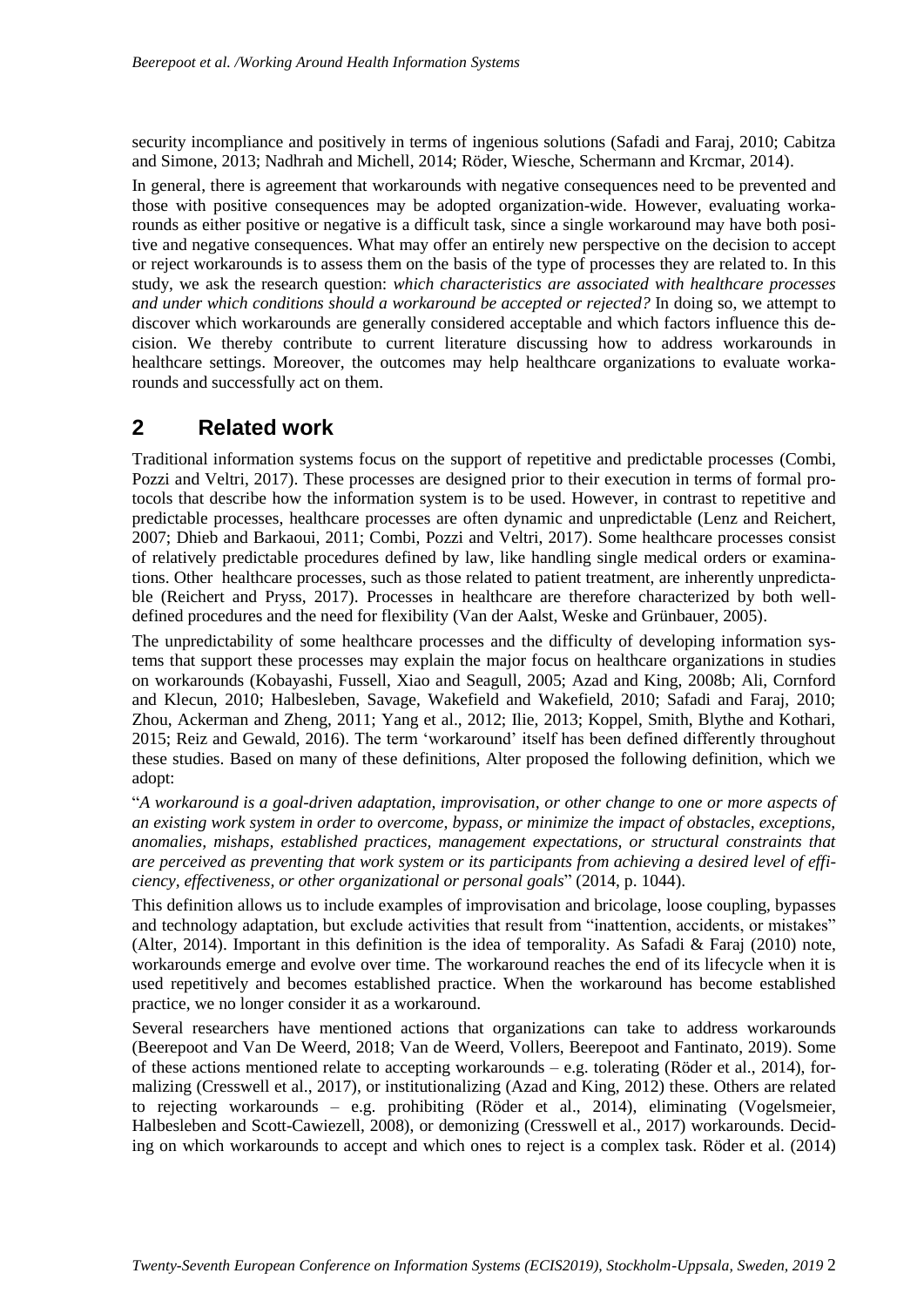shed some light on the willingness of managers to accept workarounds. They determined three factors that have an effect on a manager's willingness to accept a workaround, namely:

- Expected efficiency gains: positive effect on willingness to accept
- Exposure to compliance risks: negative effect on willingness to accept
- Perceived process weaknesses: mediating effect on exposure to compliance risk

The study by Röder et al. (Röder et al., 2014) gives important insights into how managers evaluate workarounds. However, this approach relies on managers' views on workarounds and their consequences. We aim to contribute to this work and others by taking a different perspective, focusing on the basic characteristics of healthcare processes that can be objectively determined.

In the following section, we describe the methodology of this study. Then, we present the results and discuss our findings in more detail. We close with some concluding remarks.

# **3 Methodology**

Our study can be divided into three phases: characteristics discovery, process discovery, and qualitative comparative analysis. We will explain our activities and the goals of the individual phases in more detail below.

# **3.1 Phase one: characteristics discovery**

The goal of phase one has been to discover the characteristics that are associated with healthcare processes and that can be used to determine which workarounds should be accepted or rejected. The characteristics discovery phase has been performed by the second author in the form of a literature review. This review has resulted in nine characteristics.

# **3.2 Phase two: workarounds discovery**

In phase 2, authors one and two have set out to discover a set of processes with workarounds in a Dutch hospital. We have done this qualitatively, through observations and semi-structured interviews. The data have been collected at two wards of the hospital between May and June 2018. Both authors one and two had full access to the two wards and were allowed to speak to all healthcare professionals present on the ward at the time of our study. We captured all the important information around workarounds in 'workaround snapshots', as proposed by Beerepoot and Van de Weerd (Beerepoot and Van De Weerd, 2018). Table 1 presents an overview of the data collection.

| Researcher     | Ward       | Method              | Participant(s)                     | Duration        |
|----------------|------------|---------------------|------------------------------------|-----------------|
| $\overline{2}$ | Inpatient  | <b>Observations</b> | 7 nurses                           | $8.5$ hrs       |
| $\overline{2}$ | Inpatient  | <b>Observations</b> | Clinical secretary                 | 1 <sub>hr</sub> |
| $\mathfrak{D}$ | Inpatient  | <b>Observations</b> | 2 front office members             | 30<br>minutes   |
|                | Outpatient | <b>Observations</b> | 2 back office members              | 3 hrs           |
|                | Outpatient | <b>Observations</b> | 2 urologists                       | 8 hrs           |
| $\mathfrak{D}$ | Inpatient  | <b>Observations</b> | Physician assistant                | $2.5$ hrs       |
| 1              | Outpatient | Interview           | Team lead outpatient care          | $1.5$ hrs       |
| $\mathfrak{D}$ | Inpatient  | Interview           | Team lead inpatient care           | $1.5$ hrs       |
| $1+2$          | N.a.       | Interview           | Coordinator application management | 1 <sub>hr</sub> |

*Table 1. Overview of observations and interviews phase two*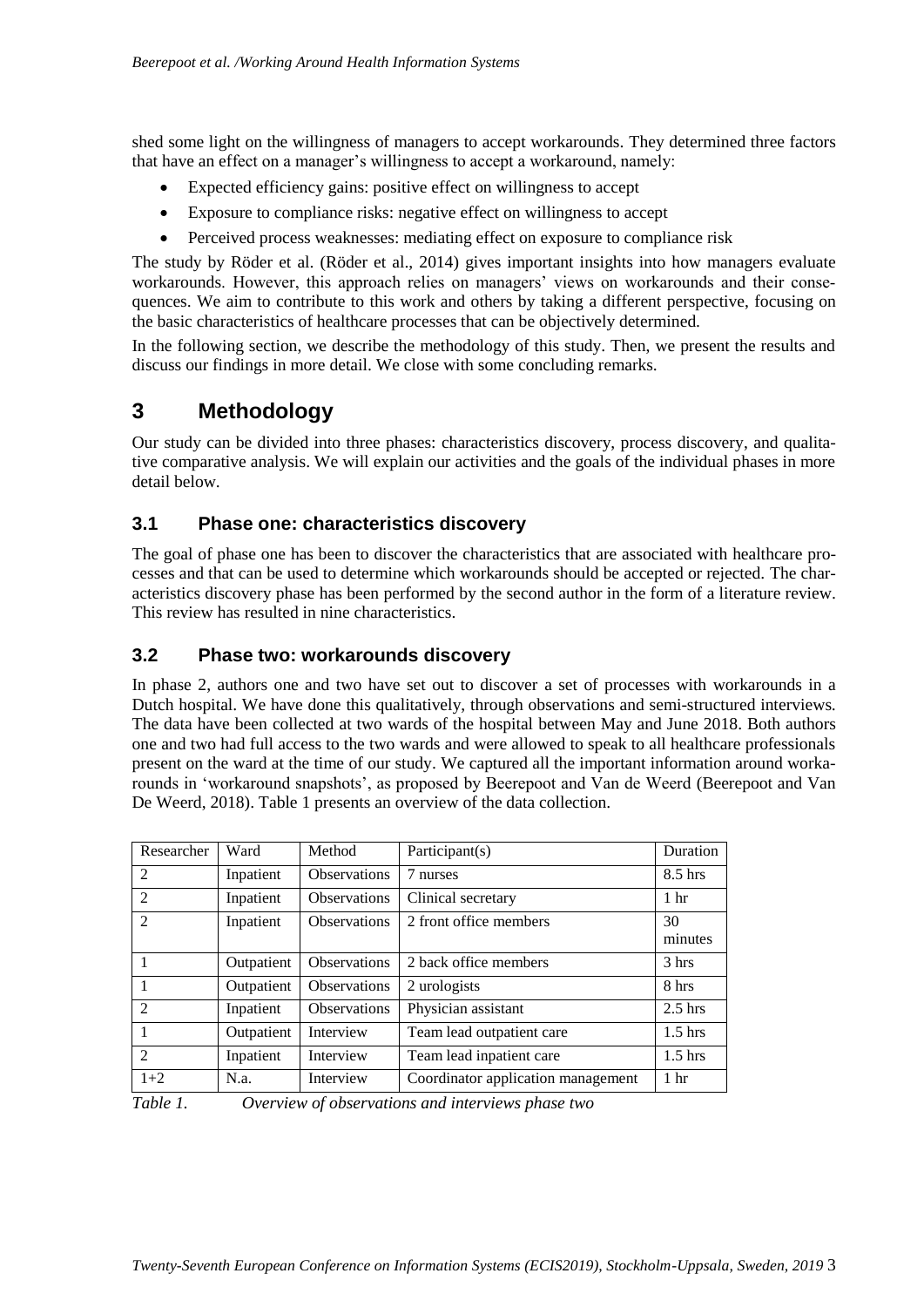# **3.3 Phase three: qualitative comparative analysis**

The goal of phase three has been to analyse the discovered healthcare processes of phase two, according to the characteristics found in the literature review of phase one. For this purpose, we conducted a Qualitative Comparative Analysis (QCA). QCA is an approach for "systematic cross-case comparisons while at the same time giving justice to within-case complexity, particularly in small- and intermediate-N research design" (Ragin and Rihoux, 2009). It is a research method in comparative caseoriented research that makes it possible to investigate a small number of cases where a specific outcome has occurred, compared to those where the outcome did not occur. QCA uses qualitative data derived from a case study to identify conditions for an outcome. Thus, this method discovers combinations of factors (in this study, characteristics) that explain a certain outcome (Schulze-Bentrop, 2013). In this study, the outcome is the acceptance or rejection of a workaround.

QCA can be carried out in different ways. We used QCA based on Boolean algebra and on examining the minimum combination of variables that may result in either the absence or presence of the outcome (Ragin and Rihoux, 2009). The method identifies different logical combinations of factors, using the AND or the OR expressions, that might be necessary and/or sufficient to produce the outcome. The results of this analysis help to discover combinations of factors that explain a certain outcome (Schulze-Bentrop, 2013).

We organized a workshop with five domain experts to determine for each process whether the characteristic was present: assigning a score of 1 when present and a score of 0 when absent. Additionally, we determined for each process whether the workaround should be accepted or rejected. The domain experts were all employees of the company that implemented the HISs in the five case organizations. They have a combined experience of 74 years of working with HIS in hospital settings, either in an advisory or project management role. Together they have worked in 30 unique hospitals in the Netherlands and Belgium. Additionally, they often have a background as caregivers (education and work experience). Table 2 provides a summary of the workshop participants.

| Participant | Occupation                                       | Years of experience<br>in healthcare | Former occupation                       |
|-------------|--------------------------------------------------|--------------------------------------|-----------------------------------------|
|             | <b>Senior Business Consultant</b><br>& team lead | 27                                   | Nurse and senior IT advisor in hospital |
|             | <b>Senior Business Consultant</b>                | 28                                   | Nurse and manager IT in hospital        |
|             | Senior Business Consultant                       | 14                                   | IT developer in hospital                |
|             | <b>Business Consultant</b>                       | 4                                    | General IT employee in hospital         |
|             | Junior Business consultant                       |                                      | Not applicable                          |

*Table 2. Overview of workshop participants*

Based on the workshop with domain experts we constructed a truth table and analysed the relationships among the factors. To find and understand the patterns, the truth table was minimized (Ragin, 1994). Finally, based on the found patterns, a descriptive explanation of how the characteristics might influence the outcome is presented.

# **4 Results**

# **4.1 Discovered characteristics**

The literature review performed in phase one resulted in nine characteristics of processes that might play a role in determining which workarounds to accept or reject. In Table 3, we include exemplary references for each of the nine characteristics. We also give our definition of the characteristic and describe what we mean by a presence or absence of the characteristic.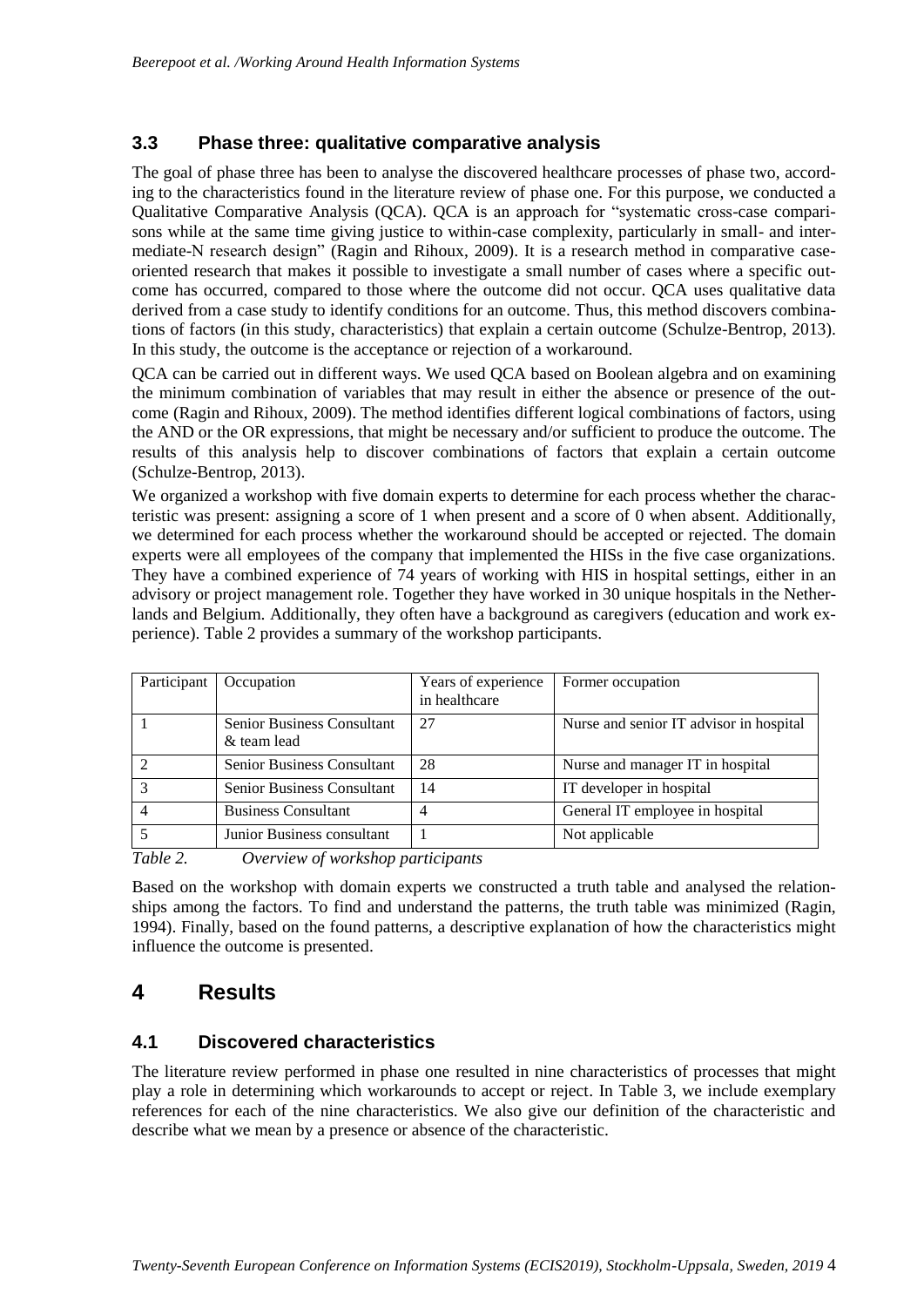| Characteristic                                                                                                                                                                                                    | <b>Description</b>                                                                                                                                                                                                                                                                                                                                                                                                    |
|-------------------------------------------------------------------------------------------------------------------------------------------------------------------------------------------------------------------|-----------------------------------------------------------------------------------------------------------------------------------------------------------------------------------------------------------------------------------------------------------------------------------------------------------------------------------------------------------------------------------------------------------------------|
| Knowledge (Silvestro, Fitzgerald,<br>Johnston and Voss, 1992; Davenport,<br>Jarvenpaa and Beers, 1996;<br>Schafermeyer, Grgecic and<br>Rosenkranz, 2010; Davenport, 2015;<br>Di Ciccio, Marrella and Russo, 2015) | The knowledge characteristic refers to whether the knowledge re-<br>quired within the process is simple and mainly explicit, or complex.<br>An example of simple knowledge is step-by-step instructions that<br>can be provided for completing a task within the process. Complex<br>knowledge is when the process requires human knowledge-based<br>decision making.                                                 |
| Patient involvement (Lee and Park,<br>2009; Schafermeyer et al., 2010;<br>Kemsley, 2011; Trkman, Mertens,<br>Viaene and Gemmel, 2015)                                                                             | The role of the patient can range from completely passive to highly<br>active. In the most passive form, the patient is not present during the<br>execution of the process and only expects the output from the pro-<br>cess. In the more active forms, the patient can determine the order or<br>even actively participate in the fulfilment of the process.                                                         |
| Healthcare professional (Karsh,<br>Holden, Alper and Or, 2006;<br>Zwarenstein, Goldman and Reeves,<br>2009)                                                                                                       | The role of the healthcare professional refers to the person deliver-<br>ing care to the patient, e.g. a doctor or nurse. A process can be exe-<br>cuted completely automatically, meaning that no healthcare profes-<br>sional is involved. It can also be fully performed by the healthcare<br>professional, with no involvement of the system, meaning that the<br>role of the healthcare professional is highest. |
| Collaboration (Marjanovic, Skaf-<br>Molli, Molli and Godart, 2007)                                                                                                                                                | The collaboration characteristic refers to the presence or absence of<br>collaboration between healthcare professionals. This can range from<br>no collaboration to a highly collaborative process.                                                                                                                                                                                                                   |
| Structure (Helfert, 2009; Felin, Foss,<br>Heimeriks and Madsen, 2012)                                                                                                                                             | The structure characteristic relates to the structures in place to sup-<br>port the process. An example of a highly structured process would<br>be one that is strongly formalised in a workflow management sys-<br>tem. An informally developed process would be an example of the<br>opposite of a highly structured process.                                                                                       |
| Repeatability (Isik, den Bergh and<br>Mertens, 2012)                                                                                                                                                              | The repeatability characteristic refers to the extent to which the pro-<br>cess can be repeated in a similar way. On the one hand of the spec-<br>trum would be a process that is never repeated. On the other hand of<br>the spectrum processes are continuously repeated.                                                                                                                                           |
| Laws and regulations (Ramezani,<br>Fahland, van der Werf and Mattheis,<br>2011)                                                                                                                                   | The laws and regulations characteristic refers to the extent to which<br>the execution of a process is constrained by the laws and regulations<br>the organisation has to comply with. In healthcare especially, some<br>medication processes are highly regulated, whereas others are not at<br>all regulated.                                                                                                       |
| Complexity (Cardoso, Mendling,<br>Neumann and Reijers, 2006;<br>Martinho, Rijo and Nunes, 2015)                                                                                                                   | The complexity characteristic refers to how complex the process is.<br>For example, a process can be highly complex in terms of number of<br>activities, decision points and different participants involved, or it<br>can be very simple.                                                                                                                                                                            |
| Predictability (Benner and Tushman,<br>2003; Lockamy III and McCormack,<br>2004)                                                                                                                                  | The predictability characteristic refers mostly to the outcome of the<br>process; e.g. whether it achieves the predicted performance out-<br>comes. When the outcome is always the same, it pertains a highly<br>predictable process.                                                                                                                                                                                 |

*Table 3. Characteristics with definitions.*

In the next section, we present the results of phase two: the workaround discovery phase.

# **4.2 Discovered Workarounds**

During the observations and interviews in the hospital, we observed a total of ten healthcare processes with workarounds. We will describe these workarounds one by one here.

1. Physicians having patients carry medical images

During patient-physician consultations, a physician uses medical imaging devices to discover a patient's physical status. Instead of digitally sending the images directly to the HIS, the physician prints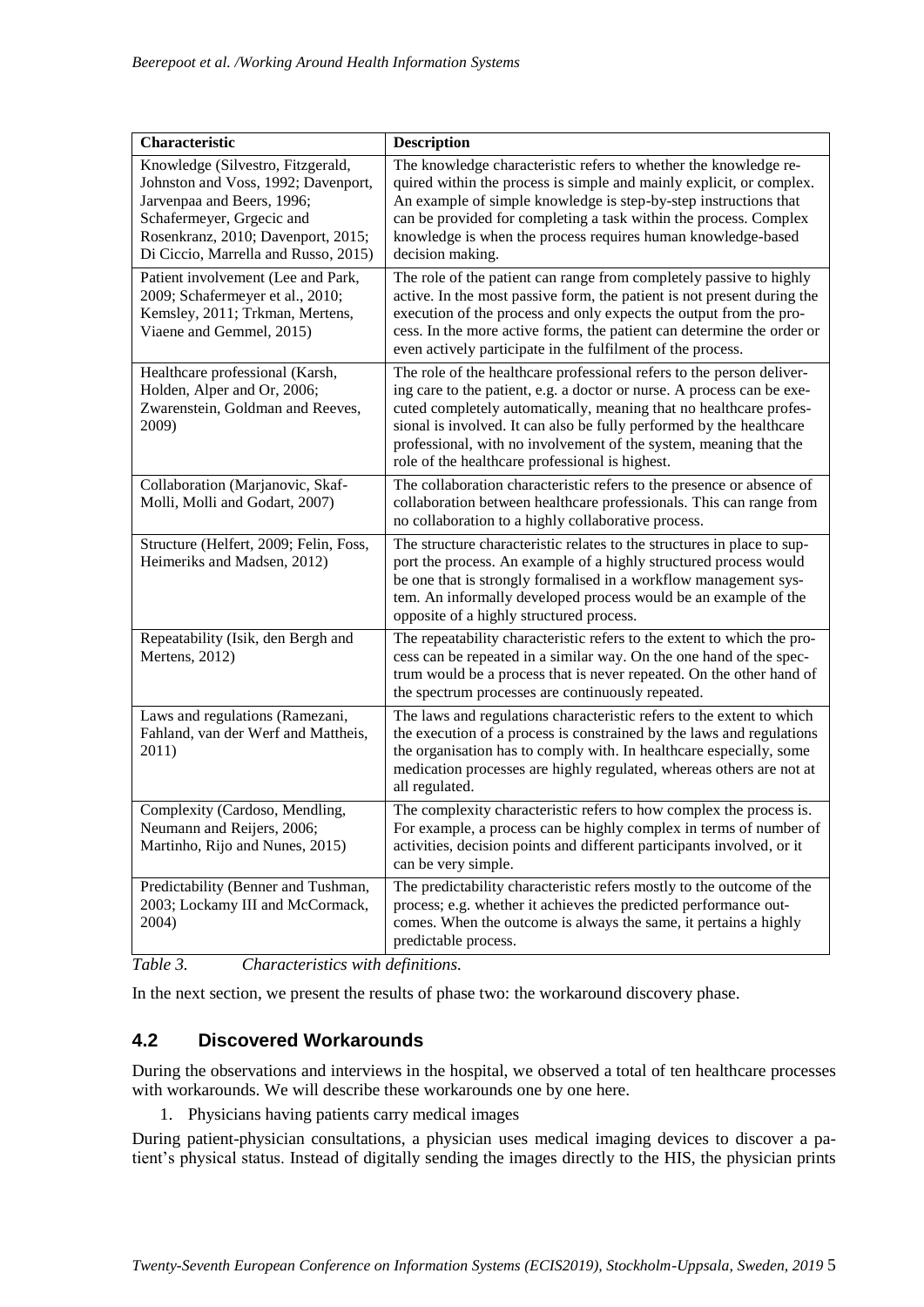them out. He prefers having the image on paper and considers finding the image in the system too time-consuming. He asks the patient to take the paper to the front desk to have it digitised.

2. Nurses bypassing the verification of a second nurse during medication administration

When a nurse administers medication to patients, the system requests a verification by a second nurse, to ensure four eyes confirm that the right medication is giving to the right patient. It is time consuming for two nurses to go to each patient together and check the medication that is administered, and the nurses have found a way to bypass the verification box, allowing them to circumvent the verification step.

3. Physicians sending themselves a reminder to write a letter to a patient's general practitioner

At the end of patient-physician consultations, physicians send a letter to the patient's general practitioner. In this letter they describe what was discussed, which examinations were performed and which medication the patient is currently taking. Instead of writing the letter at the end of the consultation, the physician chooses to postpone it to another time because of time shortage. He creates a communication order - intended to communicate with other caregivers - and sends it to himself as a reminder to write the letter afterwards.

4. Nurses registering a patient's treatment plan next to that of the physician

Physicians visit patients together with nurses, to discuss the patient's recovery and establish a treatment plan. Physicians register the treatment plan in their part of the system. Nurses are only permitted to treat the patient according to the treatment plan. However, the nurses sometimes feel the plan registered by the physician is incomplete. Therefore, they register the plan themselves in a part of the system they have access to, even though their part of the system is not intended to contain this kind of information.

5. Physician assistant calling physician to update the treatment plan

Physician assistants (PAs) are engaged with treating patients up to a certain level, thereby alleviating the work load of physicians. Instead of waiting for the physician to come to them with news on a patient, PAs sometimes call physicians to review the results of a patient and establish a treatment plan. Otherwise, the patient may be left waiting unnecessarily long for news on their treatment.

6. Nurses leaving score blank and entering it differently

A system functionality nurses often use is a patient's activity plan. In the activity plan, all tasks that need to be done for that patient are listed. One of these activities is calculating a patient's Early Warning Score (EWS). Instead of entering this information directly, some nurses leave it blank, after which they enter it in another view within the information system. The reason for this is that they prefer to have the EWS in the same place as the other scores and measurements, and this way allows them to do so.

7. Nurses calculating a patient's inflow and outflow of fluids manually

Nurses keep track of a patient's inflow and outflow of fluids. The system allows them to view a history of the inflow and outflow of fluids over a period of time. However, they have discovered that this history is not always accurate, which is why they started calculating it manually on a piece of paper.

8. Nurses registering patient information in incorrect time slot or asking next shift to register

Nurses need to register the care activities they performed in the concerning text field in the patient's medical records. When their shift ends, they can no longer edit the text field of the ended shift. What happens is that nurses do not have the time to register until after their shift has finished, or they have forgotten something that does belong in the patient record. To solve this problem, they write the information down on paper and ask the next shift to enter it for them.

9. Physician assistants requesting informal consultation

The physician assistant calls a microbiologist to ask for advice on a patient, which typically needs to be done through the system via a formal request for consultation. However, the information system does not currently allow microbiologists to register consultations. Instead of a formal request for consultation through the information system, the consultation is performed through an informal phone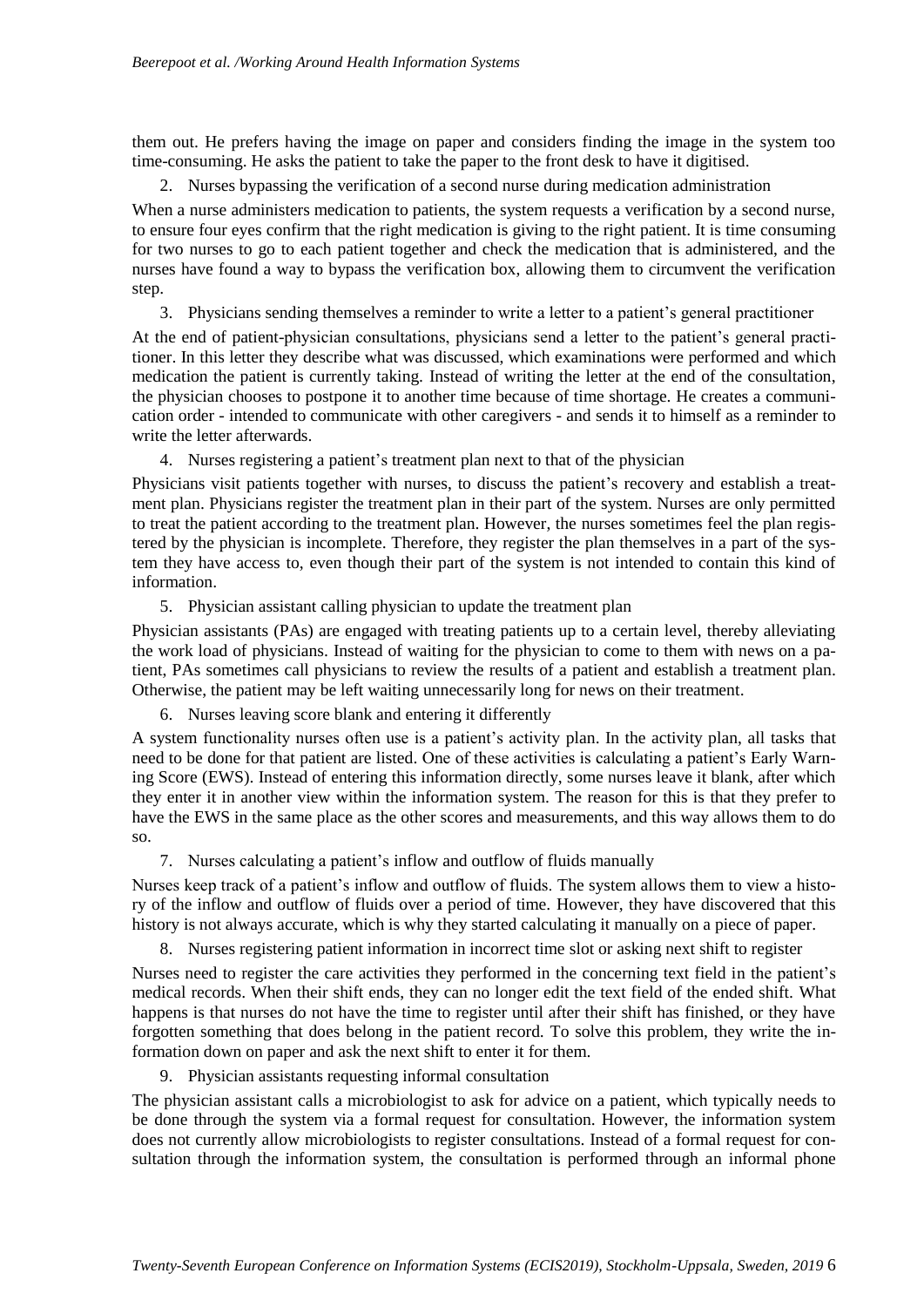call. This way, the microbiologist can advise the physician assistant, but it cannot be formally registered.

10 Department secretaries entering a star symbol in a free text field

The secretaries are tasked with preparing the physician-patient consultations. They check whether the results from a patient's examinations are all present, to make sure they do not come to the hospital in vain. To indicate that a result is present, they enter a star in the text field behind the result. By doing so, colleagues can take over at any time and continue this preparatory work.

In the next section, we analyse each workaround in terms of their characteristics and outcomes.

# **4.3 Analysis of the outcomes**

During the workshop with domain experts, we established the characteristics of the processes where the workarounds occurred. We then discussed whether to accept or reject the workaround. As mentioned in the related work section, accepting means formalising or institutionalising the workaround throughout the organization, or tolerating it as-is. Rejecting a workaround entails actively prohibiting, eliminating or demonising the deviation.

For each workaround and each characteristic, we assigned a Boolean 1 when the characteristic was assigned a high value by the workshop participants and a Boolean 0 when it was not. Using the resulting matrix, we evaluated which characteristics seemed to influence the decision to accept or reject a workaround. What became clear at once was that the healthcare professional was highly involved in each process, meaning that all ten cases were assigned a Boolean 1 for the healthcare professional characteristic. The same was true for repeatability, as all ten occurred daily or even hourly. Both structure and predictability were considered difficult to characterise by the participants. Therefore, we did not weigh these characteristics heavily in our analysis.

Following our analysis, we found that knowledge, patient involvement and collaboration played major roles in the determination to accept or reject a workaround. Therefore, we focus on these three characteristics in the following sections, although we include the full characterisation of accepted and rejected workarounds in the Appendix.

A Boolean 1 was assigned to a workaround for knowledge when expert knowledge is required to perform the workaround. A workaround received a 1 for patient involvement when the patient is actively involved in the process and physically present when the workaround is enacted. Lastly, workarounds received a 1 for collaboration when more than one caregiver is involved and these are affected by the workaround. Table 3 presents the characteristics and outcomes for each of the 10 workarounds.

| ID             | Knowledge      | Patient involvement | Collaboration  | Outcome |
|----------------|----------------|---------------------|----------------|---------|
|                | $\theta$       |                     | $\overline{0}$ | Reject  |
| 2              | $\overline{0}$ |                     |                | Reject  |
| 3              | $\theta$       |                     | $\overline{0}$ | Accept  |
| $\overline{4}$ |                |                     |                | Reject  |
| 5              | $\overline{0}$ | $\theta$            |                | Accept  |
| 6              | $\overline{0}$ |                     | $\overline{0}$ | Reject  |
| 7              |                | $\theta$            | $\overline{0}$ | Reject  |
| 8              |                | $\theta$            |                | Reject  |
| 9              | $\overline{0}$ | $\theta$            |                | Accept  |
| 10             | $\theta$       | $\theta$            |                | Accept  |

*Table 3. Characteristics and outcomes of the ten observed workarounds.*

To illustrate our analysis, we will explain workaround W4 in more detail. W4 relates to nurses registering a patient's treatment plan in parallel with the physician. Expert knowledge is necessary in this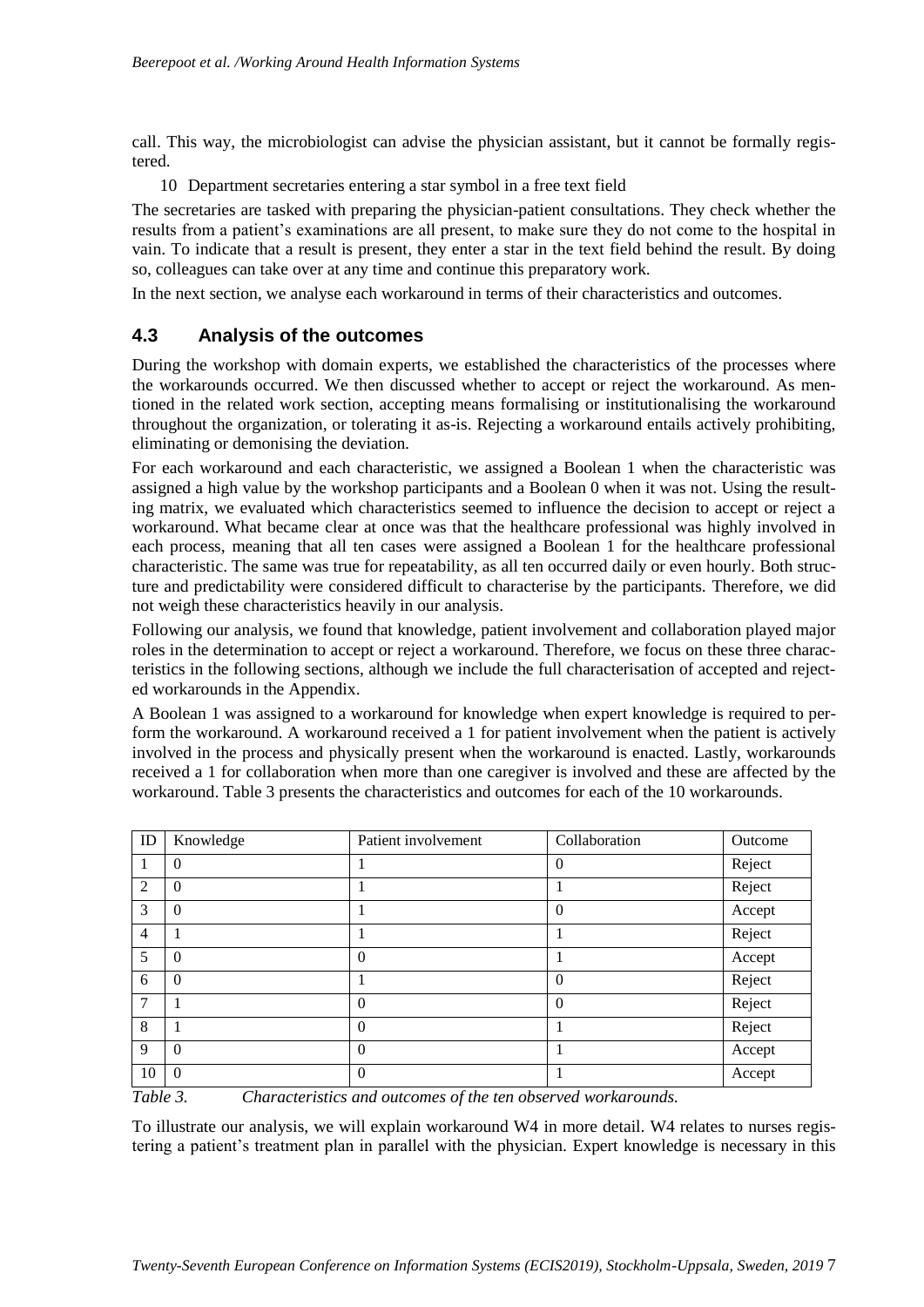process, as registering a treatment plan of a patient requires extensive medical knowledge. As the process takes place at the patient's bedside and the patient participates in conversations with the physician and nurse, patient involvement is considered high as well. Since both physicians and nurses are involved in this process and actions performed by one affect the other, collaboration is also high. Therefore, all characteristics are marked with a 1. In terms of the outcome, the domain experts considered rejection the best way to address W4. The reason for this is that the double registration of treatment plans leads to inconsistencies. It is no longer clear where the complete and correct information is stored and this may lead to nurses not administering the correct treatment to patients. The way forward would be to prevent nurses from using this workaround and to make sure physicians register the treatment plan correctly in the first place.

Table 4 presents a truth table that shows all the possible configurations of the three different characteristics that were considered to affect the decision to accept or reject the workaround. Six of the eight possible configurations are present in our data set of workarounds: B, C, D, E, F and H. The first configuration, A, has no added value, since it contains none of the three characteristics. Configuration A and G were not found in our data set.

| Configuration | Knowledge | Patient involvement | Collaboration | Accepted       | Rejected       |
|---------------|-----------|---------------------|---------------|----------------|----------------|
| A: 000        | $\theta$  | $\theta$            | 0             |                |                |
| B: 001        | $\Omega$  | 0                   |               | W5, W9, W10    |                |
| C: 010        | $\Omega$  |                     | $\theta$      | W <sub>3</sub> | W1, W6         |
| D: 011        | $\Omega$  |                     |               |                | W <sub>2</sub> |
| E: 100        |           | 0                   | 0             |                | W7             |
| F: 101        |           | $\Omega$            |               |                | W <sub>8</sub> |
| G: 110        |           |                     | 0             |                |                |
| H: 111        |           |                     |               |                | W <sub>4</sub> |

*Table 4. Possible configurations of the characteristics, with relevant workarounds.*

Figure 1 presents a set-theoretic representation of the data set. In this figure, processes with workarounds that were accepted are marked in grayscale, while processes with rejected workarounds are illustrated in white.



*Figure 1. Set-theoretic representation of the data set.* 

What stands out is that most workarounds in processes that require expert knowledge and/or where the patient is highly involved (the lower circles), are rejected. Workaround W3 is the only exception. The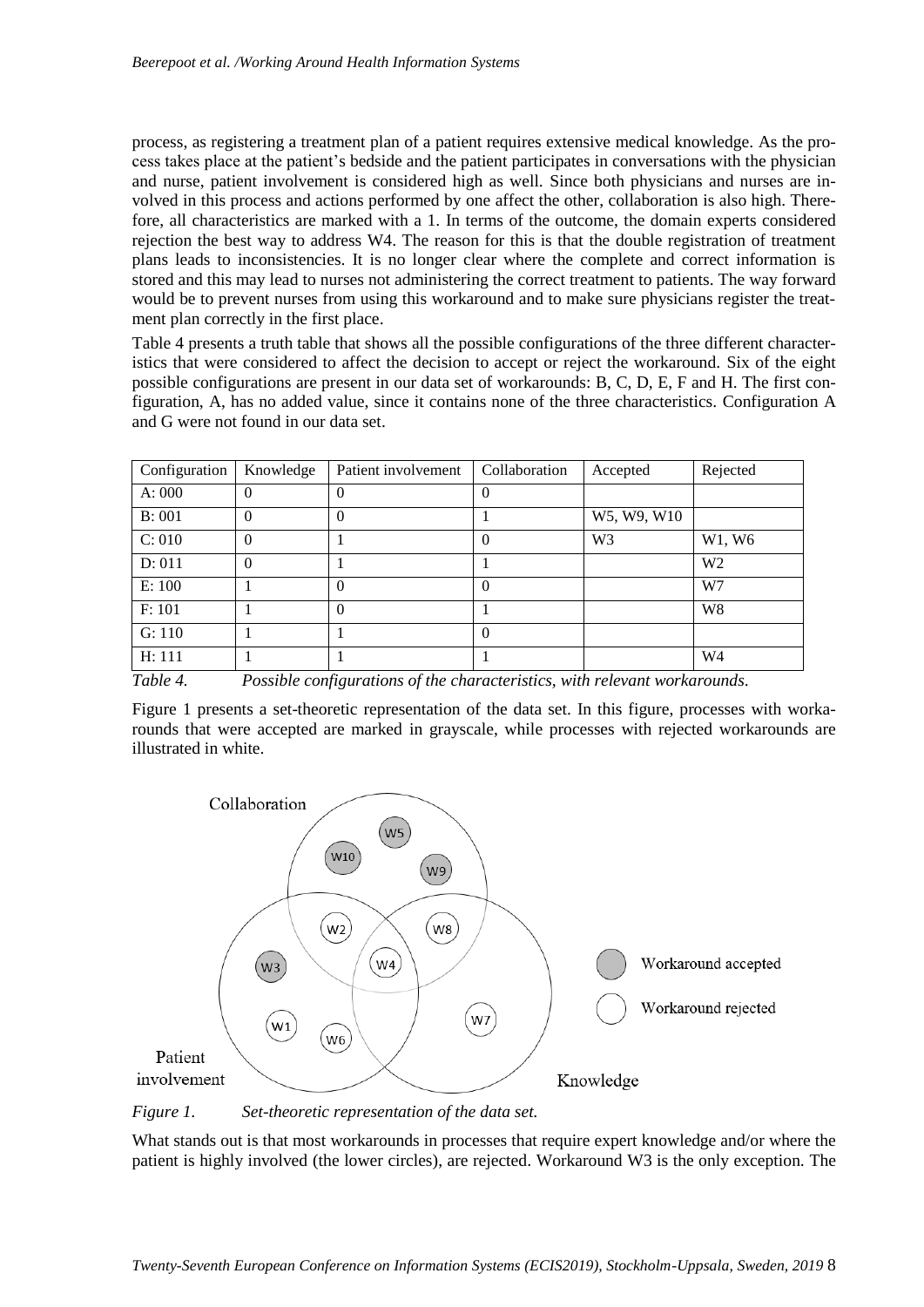three workarounds occurring in highly-collaborative processes, but where the involvement of the patient is low and expert knowledge is not necessary (the upper circle), were all accepted. In the following section, we examine these findings in more detail and discuss their implications.

# **5 Discussion**

# **5.1 Rejection of workarounds when expert knowledge is required**

The first of the findings resulting from the analysis relates to the requirement of expert knowledge in rejecting a workaround (the lower right circle in Figure 1). The three workarounds where the required knowledge in enacting the process was considered high by the domain experts (W4, W7 and W8) were all rejected. This suggests that in processes where knowledge is an important factor and complex decision-making is involved, deviations are generally unacceptable. W7 (nurses calculating a patient's inflow and outflow of fluids manually) is an example of a rejected workaround where expert knowledge is required. Calculating a patient's inflow and outflow of fluids requires significant knowledge of the types of fluids and medical equipment such as infusion devices. Additionally, performing manual calculations is error-prone. The latter was a major reason for rejecting this workaround.

To negatively view workarounds where expert knowledge is an important factor supports findings by Unger, Leopold and Mendling (2015). In the past, several authors (Gronau and Weber, 2004; Nurcan, 2008) argued that the processes that benefit most from flexibility are knowledge-intensive processes. Unger, Leopold and Mendling rejected this viewpoint. They found that – particularly during training phase – negative deviations were more common in knowledge-intensive business processes (KIBPs) than in non-KIBPs. The cause of this seems to be that the users are not yet familiar with the complexity of the process. Several other authors have indeed noted a lack of good training as a cause for workarounds (Saleem et al., 2009; Malaurent and Avison, 2016; Van Beijsterveld and Van Groenendaal, 2016). It is to be expected that workarounds caused by a lack of knowledge of executing the task at hand, whether because of a lack of medical knowledge or knowledge of the information systems, are likely to be rejected by an organization.

What is important to note when discussing knowledge-intensity in processes is that the meaning of a KIBP is much broader than our definition of the knowledge characteristic. According to Unger, Leopold and Mendling (2015), KIBPs have nine characteristics: knowledge-prevalence, collaboration, predictability, complexity, structure, goal-orientation, event-drivenness, repeatability, and frequency and time-horizon. Our approach to the knowledge characteristic is most similar to the knowledgeprevalence characteristic. Similar to our view on collaboration as a distinctive characteristic of processes with workarounds, Unger, Leopold and Mendling consider collaboration as a characteristic of KIBPs. As W4 and W8 are both characterized as collaborative and requiring expert knowledge, they can be viewed as KIBPs in this respect and are indeed considered the more negative deviations: those that need rejecting.

# **5.2 Acceptance of workarounds in highly collaborative processes**

Interestingly, we see from the upper circle in Figure 1 that those cases with a high level of collaboration - meaning that other participants are involved in the process affected by the workaround – are more likely to be accepted. However, this is only the case when there is no patient present and little expert knowledge is necessary to perform the tasks. In a previous study, Kobayashi et al. (2005) already pointed out the importance of collaboration when studying workarounds. They found that the effectiveness of a workaround relies on the skills, abilities, and willingness of other participants. Moreover, they argued that one workaround often triggers another, resulting in a cascading effect. Similarly, Unger, Leopold and Mendling (2015) found that process participants "did not consider possible implications for other sub-processes resulting from their deviations". Other authors speak in a similar vein of a 'downstream' effect on other participants in the process (Azad and King, 2008a; Alter, 2015; Drum et al., 2016; Reiz and Gewald, 2016). Workaround W4, which we explained in de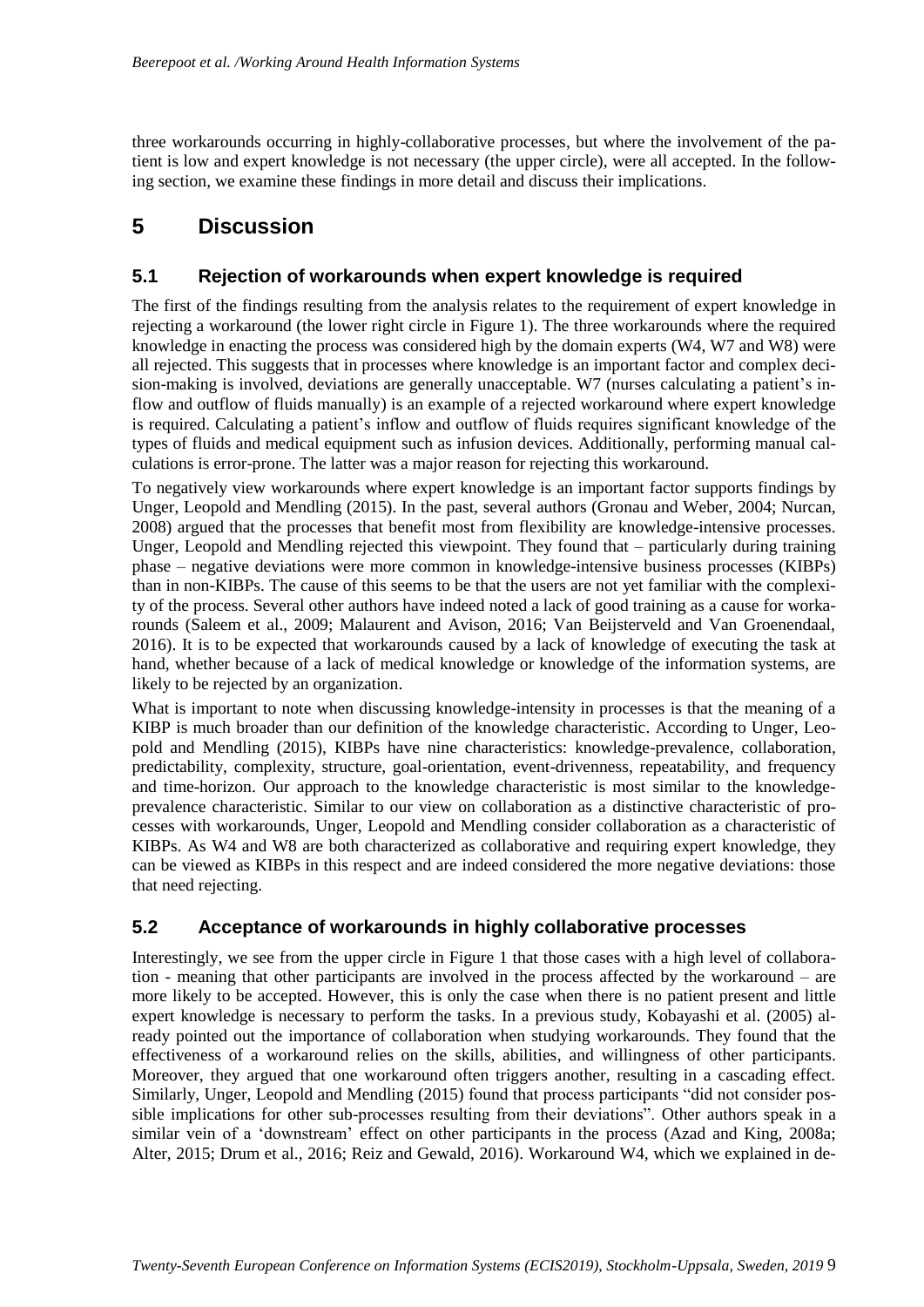tail in section 4.3 can be seen as an example of this cascading effect. Here, nurses are affected by physicians that do not register a physician's treatment plan completely. Because of this, they come up with a workaround to make sure the patient does receive the treatment they require. Kobayashi et al. (2005) also discovered that principles of fairness and favours are involved in many workarounds: I did something for you, now you will do something for me. In the context of our study, it is interesting that these kinds of cases, where one workaround affects other participants in the process, tend to be accepted. In workaround W4, this can be explained since the nurse's workaround ensures the patient receives the correct treatment. Another example of this can be found in a study by Reiz and Gewald (2016, p. 11), where they found a physician stating: "the important thing is treating the patient, that is what I am doing. If [other department] needs to clean up a bit of a mess then this is just the way it is". They found that this kind of behaviour was socially accepted in the hospital and accepted by all ranks. This suggests that even though participants in the process are affected negatively, the quality of patient care is put first in deciding whether a workaround is considered acceptable or not.

# **5.3 Acceptance of workarounds when a patient is involved**

Apart from workarounds in processes where expert knowledge is required being generally rejected and those with in highly collaborative processes being generally accepted, we found that most workarounds performed when a patient is present are rejected by the domain experts. According to Debono et al. (2013), workaround behaviour by caregivers can often be traced back to image management: participants convincing their peers of their competencies. For example, nurses attempt to display competency by solving problems and, thereby, protecting patients. They justify the use of workarounds by arguing it benefits the patient. In other cases, they manage their image by *not* using workarounds, demonstrating they choose to adhere to protocol. In the context of our study, there may be a third form of image management involved: one from the organisation's point of view. The reason that many workarounds are rejected when a patient is present may be that deviating from protocol affects how patients view their caregivers and the organization in general. For example, organizations may fear that physicians having their patients carry medical images with them (W1) reduces their professional image. Workaround W3, in which physicians postpone the writing of a letter by sending themselves a reminder, is the exception. This workaround actually results in the physician being able to give the patient more attention during patient-physician consultation. Therefore, the patient may in fact develop a *better* image of the physician and the organization in general, which explains why this workaround would be accepted rather than rejected.

# **5.4 Quality of patient care**

Apart from the influences that expert knowledge and patient involvement seem to have on rejecting workarounds and the collaboration characteristic on accepting workarounds, the benefit for the quality of patient care has become a recurring theme in our discussion on accepting or rejecting workarounds. Workaround W4 seems to be considered acceptable because it helps in giving patients the correct treatment. Workaround W1 has perhaps been rejected because it negatively affects the professional image towards the patient. Workaround W3 actually benefits the patient in the sense that the physician is left with more time to give the patient the attention he or she wants. It seems that workarounds benefiting the patient are likely to be accepted in general and, as a result, may well be adopted by a hospital. This presents an interesting area for further study, as many studies today recognize the positive side of workarounds in terms of efficiency and inventive solutions, but they are still largely considered harmful in terms of patient safety (Halbesleben et al., 2010; Holden, 2011; Middleton et al., 2013; Blandford, Furniss and Vincent, 2014; Carayon et al., 2014).

# **6 Conclusion**

Workarounds are no longer viewed as purely negative phenomena. Many authors have proposed that workarounds with negative consequences indeed need to be prevented, but that those with positive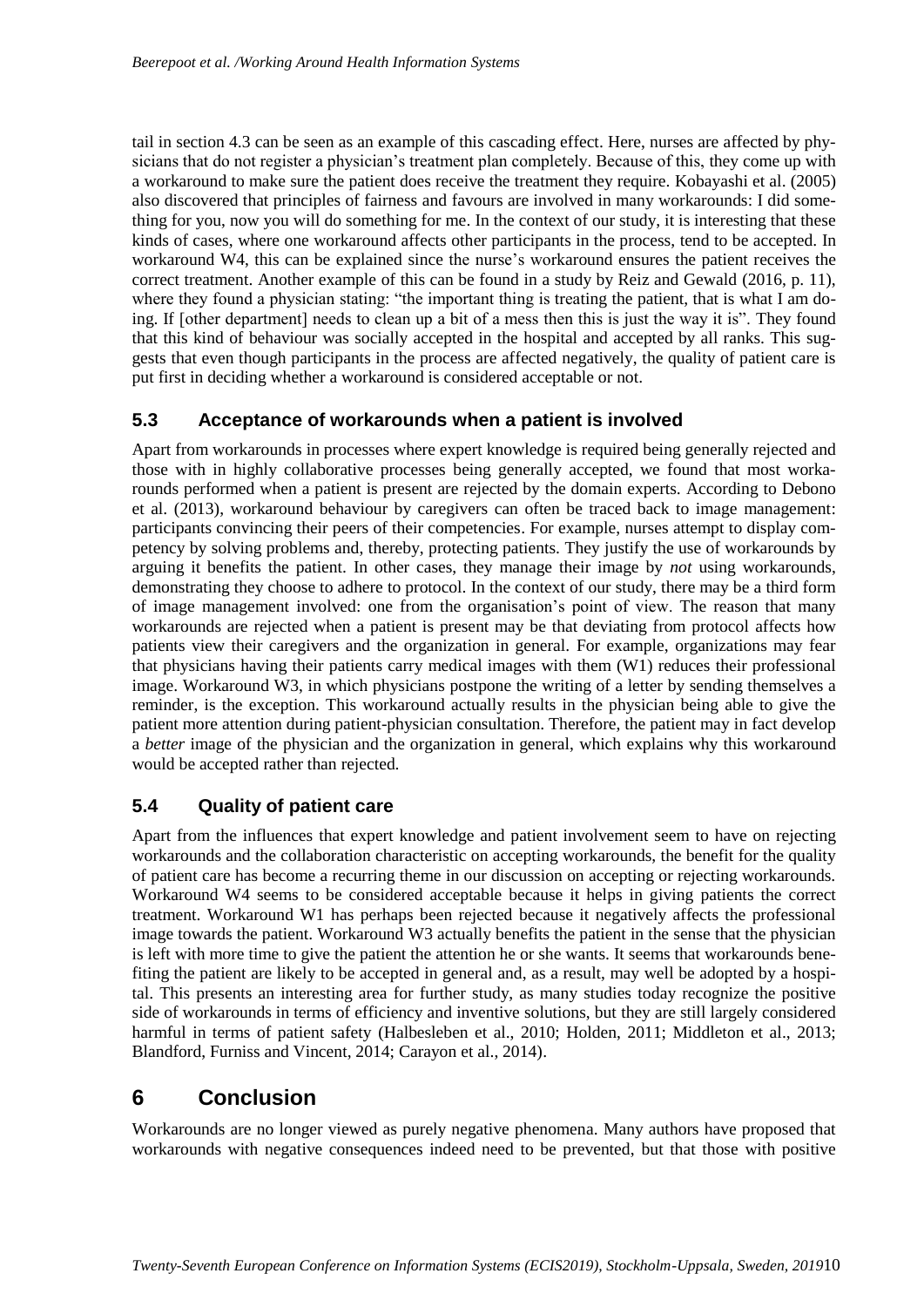consequences can be exploited as improvement opportunities by adopting them. In this study, we have attempted to assess workarounds on the basis of their characteristics to discover which combinations of characteristics form a deviation that is considered acceptable. We have focused on three characteristics that are associated with healthcare processes: (1) knowledge, (2) patient involvement, and (3) collaboration. Using observations and interviews in a Dutch hospital, we discovered ten workarounds in healthcare processes. During a workshop with domain experts, we decided on the characteristics of these workarounds and whether they were considered acceptable or not. Using a qualitative comparative analysis, we analysed the characteristics and outcomes of the workarounds and arrived at three conclusions. (1) When complex decision-making is involved and expert knowledge is required by the IS user to execute the tasks in the process, workarounds are likely to be rejected. (2) When collaboration is involved and actions by one participant in the process affect others, workarounds are generally accepted. However, this only applies when no expert knowledge is required and there is low patient involvement. (3) When a patient is involved, i.e. the patient is present when the process is executed, workarounds are generally considered unacceptable. Interestingly, this does not seem to hold for situations in which patients are positively affected by the workaround. Those types of workarounds may be considered acceptable.

With this study, we contribute to the current literature on how to address workarounds in healthcare organizations. We provide insight into the characteristics associated with healthcare processes and under which combination of characteristics a workaround is considered acceptable. Healthcare organizations may use these insights to evaluate which workarounds are to be accepted. Future research could focus on the discovery and characterization of more workarounds to test our findings on a larger scale and beyond the setting of one healthcare organization. Another interesting research strand may be to include other characteristics to discover whether there are more influencing factors involved in deciding which workarounds to accept. Finally, the set-up of this study may also be applied to study which workarounds are accepted in industries other than healthcare.

#### References

- Ali, M., T. Cornford and E. Klecun. (2010). "Exploring control in health information systems implementation." In: *MedInfo* (pp. 681–685).
- Alter, S. (2015). "A workaround design system for anticipating, designing, and/or preventing workarounds." In: *Lecture Notes in Business Information Processing* (Vol. 214, pp. 489–498).
- Azad, B. and N. King. (2008a). "Enacting computer workaround practices within a medication dispensing system." *European Journal of Information Systems*, *17*(3), 264–278.
- Azad, B. and N. King. (2008b). "Situated practices of computer workarounds in a hospital medication system: a case study." In: *Academy of Management Proceedings* (Vol. 2008, pp. 1–6).
- Azad, B. and N. King. (2012). "Institutionalized computer workaround practices in a Mediterranean country: an examination of two organizations." *European Journal of Information Systems*, *21*(4), 358–372.
- Beerepoot, I. and I. Van De Weerd. (2018). "Prevent, redesign, adopt or ignore: Improving healthcare using knowledge of workarounds." In: *ECIS 2018*.
- Benner, M. J. and M. L. Tushman. (2003). "Exploitation, exploration, and process management: The productivity dilemma revisited." *Academy of Management Review*, *28*(2), 238–256.
- Blandford, A., D. Furniss and C. Vincent. (2014). "Patient safety and interactive medical devices: realigning work as imagined and work as done." *Clinical Risk*, *20*(5), 107–110.
- Cabitza, F. and C. Simone. (2013). ""Drops Hollowing the Stone ". Workarounds as Resources for Better Task-Artifact Fit." *European Conference of Computer Supported Cooperative Work*, (September 2013), 103–122.
- Carayon, P., T. B. Wetterneck, A. J. Rivera-Rodriguez, A. S. Hundt, P. Hoonakker, R. Holden and A. P. Gurses. (2014). "Human factors systems approach to healthcare quality and patient safety." *Applied Ergonomics*, *45*(1), 14–25.
- Cardoso, J., J. Mendling, G. Neumann and H. A. Reijers. (2006). "A discourse on complexity of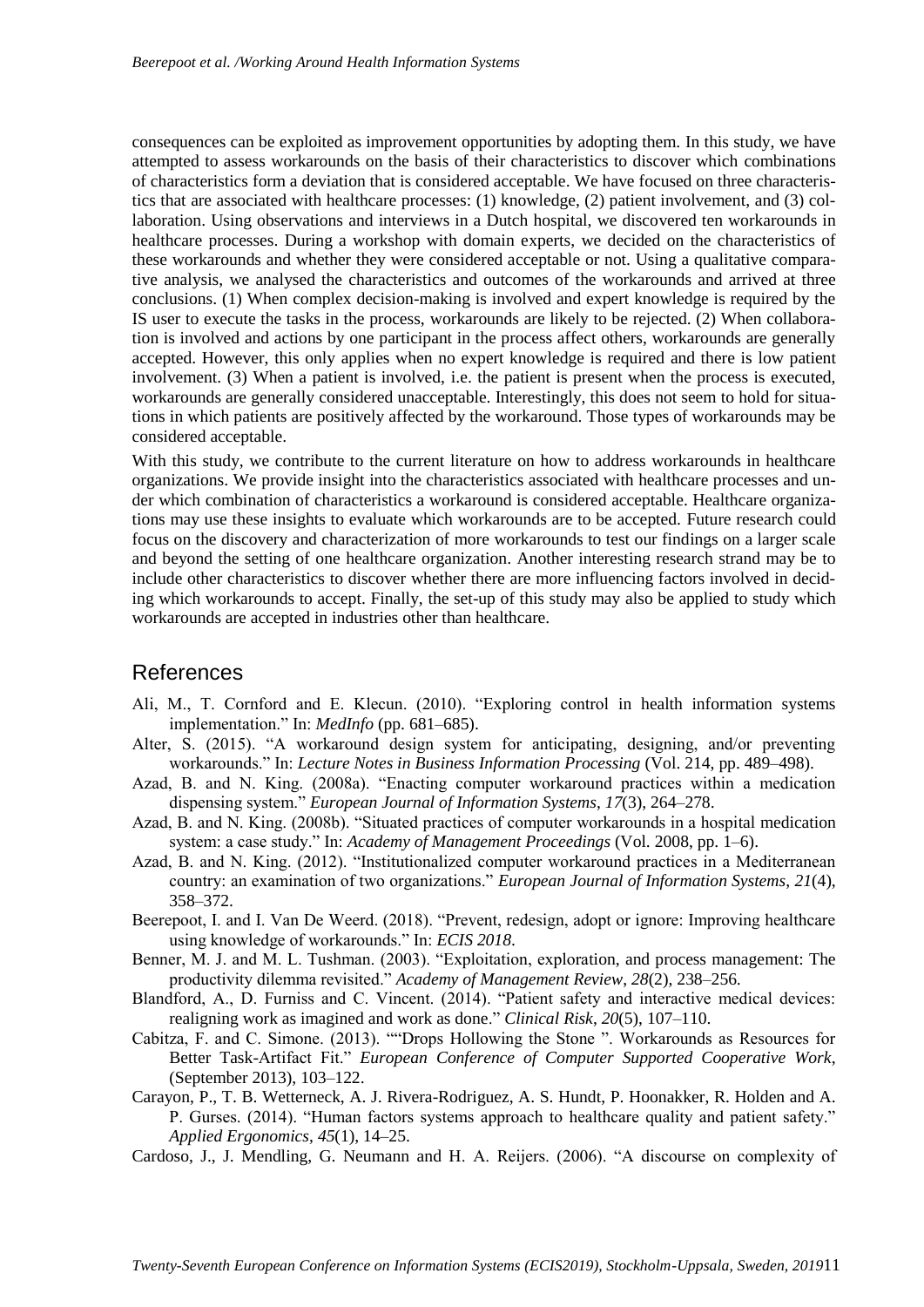process models." In: *International Conference on Business Process Management* (pp. 117–128).

- Combi, C., G. Pozzi and P. Veltri. (2017). *Process modeling and management for healthcare*. CRC Press.
- Cresswell, K. M., H. Mozaffar, L. Lee, R. Williams and A. Sheikh. (2017). "Workarounds to hospital electronic prescribing systems: a qualitative study in English hospitals." *BMJ Quality & Safety*, *26*(7), 542–551.
- Davenport, T. H. (2015). "Process management for knowledge work." In: *Handbook on Business Process Management 1* (pp. 17–35). Springer.
- Davenport, T. H., S. L. Jarvenpaa and M. C. Beers. (1996). "Improving knowledge work processes." *Sloan Management Review*, *37*, 53–66.
- Debono, Deborah SGreenfield, D., J. F. Travaglia, J. C. Long, D. Black, J. Johnson and J. Braithwaite. (2013). "Nurses' workarounds in acute healthcare settings: a scoping review." *BMC Health Services Research*, *13*.
- Debono, D. S., D. Greenfield, D. Black and J. Braithwaite. (2010). "Workarounds: straddling or widening gaps in the safe delivery of healthcare." In: *Proceedings of 7th international conference in organisational behaviour in health care (OBHC)*.
- Di Ciccio, C., A. Marrella and A. Russo. (2015). "Knowledge-intensive processes: characteristics, requirements and analysis of contemporary approaches." *Journal on Data Semantics*, *4*(1), 29– 57.
- Drum, D. M., D. M. Drum, A. J. Pernsteiner, A. J. Pernsteiner, A. Revak and A. Revak. (2016). "Walking a mile in their shoes: user workarounds in a SAP environment." *International Journal of Accounting & Information Management*, *24*(2), 185–204.
- Felin, T., N. J. Foss, K. H. Heimeriks and T. L. Madsen. (2012). "Microfoundations of routines and capabilities: Individuals, processes, and structure." *Journal of Management Studies*, *49*(8), 1351– 1374.
- Gronau, N. and E. Weber. (2004). "Management of knowledge intensive business processes." In: *International Conference on Business Process Management* (pp. 163–178).
- Halbesleben, J. R. B., G. T. Savage, D. S. Wakefield and B. J. Wakefield. (2010). "Rework and workarounds in nurse medication administration process: implications for work processes and patient safety." *Health Care Management Review*, *35*(2), 124–133.
- Heeks, R. (2006). "Health information systems: Failure, success and improvisation." *International Journal of Medical Informatics*, *75*, 125–137.
- Helfert, M. (2009). "Challenges of business processes management in healthcare: Experience in the Irish healthcare sector." *Business Process Management Journal*, *15*(6), 937–952.
- Holden, R. J. (2011). "What stands in the way of technology-mediated patient safety improvements? A study of facilitators and barriers to physicians' use of electronic health records." *Journal of Patient Safety*, *7*(4), 193.
- Ilie, V. (2013). "Psychological Reactance And User Workarounds. A Study In The Context Of Electronic Medical Records Implementations." In: *ECIS* (p. 24).
- Isik, Ö., J. den Bergh and W. Mertens. (2012). "Knowledge intensive business processes: An exploratory study." In: *2012 45th Hawaii International Conference on System Sciences* (pp. 3817–3826).
- Karsh, B. T., R. J. Holden, S. J. Alper and C. K. L. Or. (2006). "A human factors engineering paradigm for patient safety: designing to support the performance of the healthcare professional." *BMJ Quality & Safety*, *15*(suppl 1), i59--i65.
- Kemsley, S. (2011). "The changing nature of work: from structured to unstructured, from controlled to social." In: *International Conference on Business Process Management* (p. 2).
- Kobayashi, M., S. R. Fussell, Y. Xiao and F. J. Seagull. (2005). "Work coordination, workflow, and workarounds in a medical context." In: *CHI'05 Extended Abstracts on Human Factors in Computing Systems* (pp. 1561–1564).
- Koppel, R., S. Smith, J. Blythe and V. Kothari. (2015). "Workarounds to Computer Access in Healthcare Organizations: You Want My Password or a Dead Patient?" In: *Studies in Health Technology and Informatics* (Vol. 208, pp. 215–220).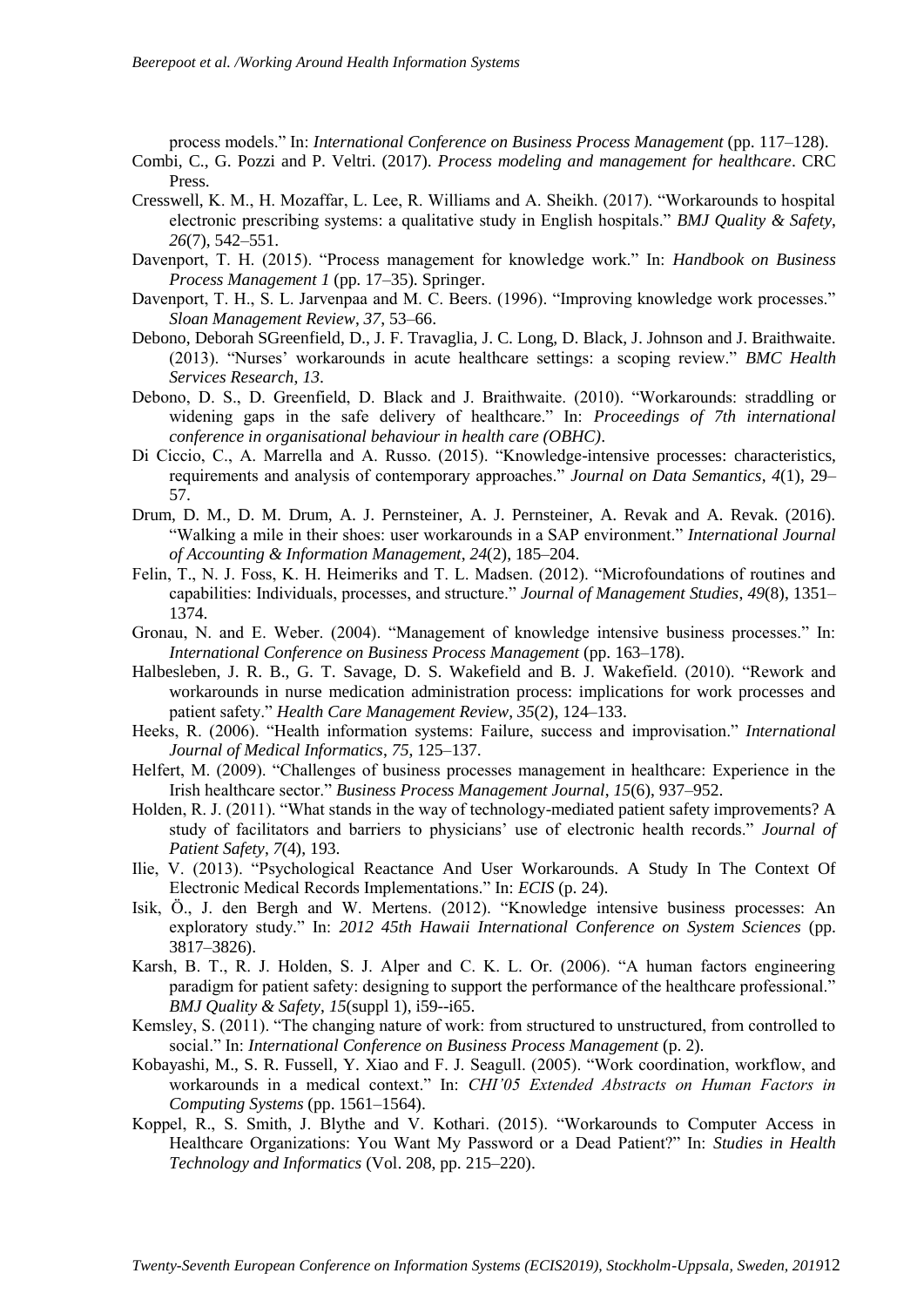- Lee, S. and Y. Park. (2009). "The classification and strategic management of services in e-commerce: Development of service taxonomy based on customer perception." *Expert Systems with Applications*, *36*(6), 9618–9624.
- Littlejohns, P., J. C. Wyatt and L. Garvican. (n.d.). "Information in practice Evaluating computerised health information systems: hard lessons still to be learnt Development of the project."
- Lockamy III, A. and K. McCormack. (2004). "The development of a supply chain management process maturity model using the concepts of business process orientation." *Supply Chain Management: An International Journal*, *9*(4), 272–278.
- Malaurent, J. and D. Avison. (2016). "Reconciling global and local needs: A canonical action research project to deal with workarounds." *Information Systems Journal*, *26*(3), 227–257.
- Marjanovic, O., H. Skaf-Molli, P. Molli and C. Godart. (2007). "Collaborative practice-oriented business processes Creating a new case for business process management and CSCW synergy." In: *Collaborative Computing: Networking, Applications and Worksharing, 2007. CollaborateCom 2007. International Conference on* (pp. 448–455).
- Martinho, R., R. Rijo and A. Nunes. (2015). "Complexity analysis of a business process automation: case study on a healthcare organization." *Procedia Computer Science*, *64*, 1226–1231.
- Middleton, B., M. Bloomrosen, M. A. Dente, B. Hashmat, R. Koppel, J. M. Overhage, … J. Zhang. (2013). "Enhancing patient safety and quality of care by improving the usability of electronic health record systems: recommendations from AMIA." *Journal of the American Medical Informatics Association*, *20*(e1), e2--e8.
- Nadhrah, N. and V. Michell. (2014). "Workarounds: risk or benevolence for patient safety." *IGI Global*.
- Nurcan, S. (2008). "A survey on the flexibility requirements related to business processes and modeling artifacts." In: *Hawaii International Conference on System Sciences, Proceedings of the 41st Annual* (p. 378).
- Ragin, C. C. (1994). "Introduction to qualitative comparative analysis." *The Comparative Political Economy of the Welfare State*, *299*, 300–309.
- Ragin, C. C. and B. T. A.-T. T.- Rihoux. (2009). "Configurational comparative methods : qualitative comparative analysis (QCA) and related techniques." Thousand Oaks, Calif. ; SAGE.
- Ramezani, E., D. Fahland, J. M. van der Werf and P. Mattheis. (2011). "Separating compliance management and business process management." In: *International Conference on Business Process Management* (pp. 459–464).
- Reichert, M. and R. Pryss. (2017). "Flexible Support of Healthcare Processes." *Process Modeling and Management for Healthcare*.
- Reiz, A. and H. Gewald. (2016). "Physicians' Resistance towards Information Systems in Healthcare: the Case of Workarounds." In: *PACIS* (p. 12).
- Röder, N., M. Wiesche, M. Schermann and H. Krcmar. (2014). "Why Managers Tolerate Workarounds – The Role of Information Systems." *Twentieth Americas Conference on Information Systems*.
- Safadi, H. and S. Faraj. (2010). "The role of workarounds during an opensource electronic medical record system implementation." In: *ICIS 2010 Proceedings*. St. Louis.
- Saleem, J. J., A. L. Russ, C. F. Justice, H. Hagg, P. R. Ebright, P. A. Woodbridge and B. N. Doebbeling. (2009). "Exploring the persistence of paper with the electronic health record." *International Journal of Medical Informatics*, *78*(9), 618–628.
- Schafermeyer, M., D. Grgecic and C. Rosenkranz. (2010). "Factors influencing business process standardization: A multiple case study." In: *System Sciences (HICSS), 2010 43rd Hawaii International Conference on* (pp. 1–10).
- Schulze-Bentrop, C. (2013). *Qualitative comparative analysis (QCA) and configurational thinking in management studies*. Peter Lang Frankfurt am Main.
- Silvestro, R., L. Fitzgerald, R. Johnston and C. Voss. (1992). "Towards a classification of service processes." *International Journal of Service Industry Management*, *3*(3), 62–75.
- Trkman, P., W. Mertens, S. Viaene and P. Gemmel. (2015). "From business process management to customer process management." *Business Process Management Journal*, *21*(2), 250–266.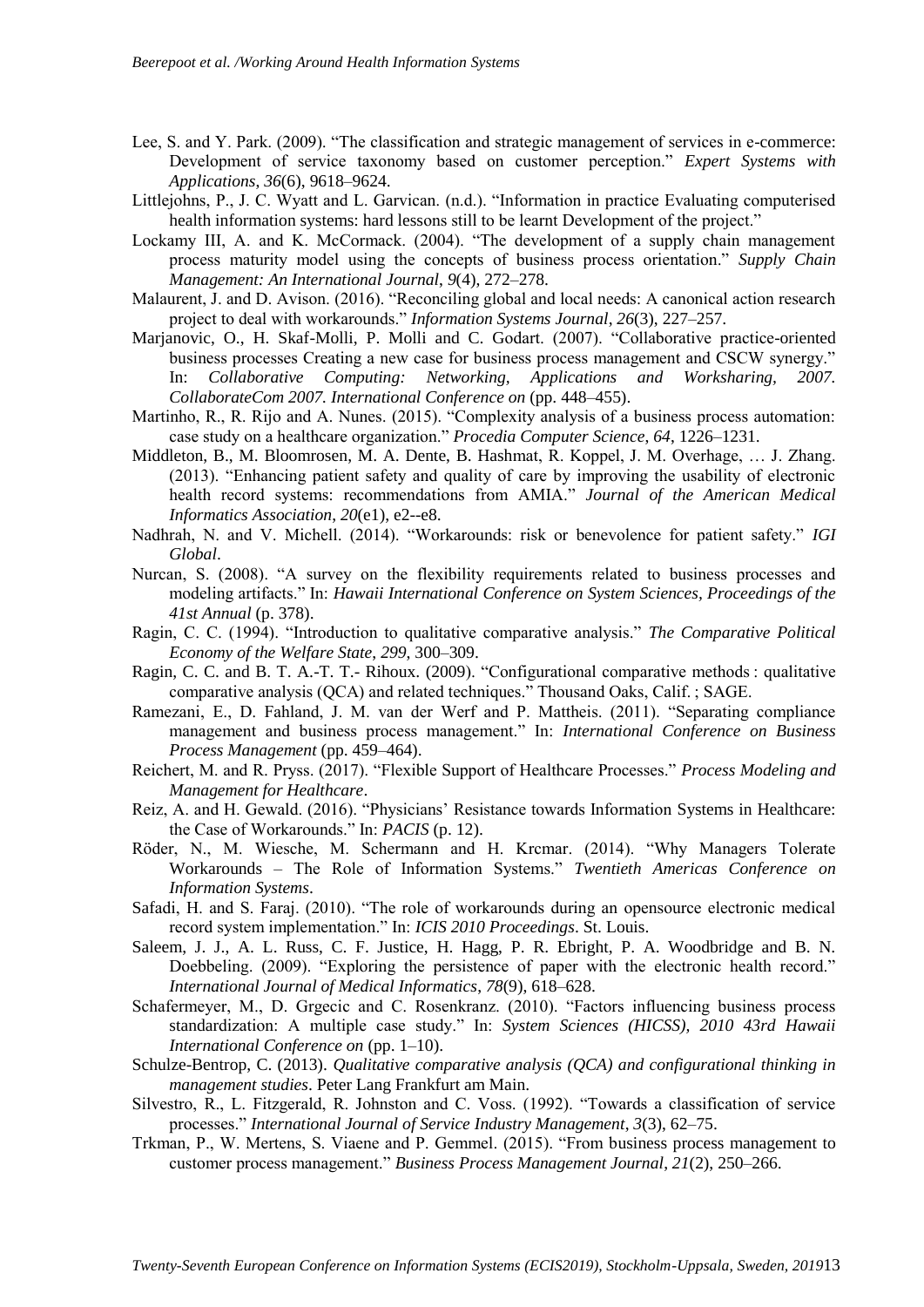- Unger, M., H. Leopold and J. Mendling. (2015). "How much flexibility is good for knowledge intensive business processes: A study of the effects of informal work practices." In: *System Sciences (HICSS), 2015 48th Hawaii International Conference on* (pp. 4990–4999).
- Van Beijsterveld, J. A. A. and W. J. H. Van Groenendaal. (2016). "Solving misfits in ERP implementations by SMEs." *Information Systems Journal*, *26*(4), 369–393.
- Van de Weerd, I., P. Vollers, I. Beerepoot and M. Fantinato. (2019). "Workarounds in retail work systems: prevent, redesign, adopt or ignore?" In: *ECIS 2019*.
- Van der Aalst, W. M. P., M. Weske and D. Grünbauer. (2005). "Case handling: a new paradigm for business process support." *Data & Knowledge Engineering*, *53*(2), 129–162.
- Vogelsmeier, A. A., J. R. B. Halbesleben and J. R. Scott-Cawiezell. (2008). "Technology Implementation and Workarounds in the Nursing Home." *Journal of the American Medical Informatics Association*, *15*(1), 114–119.
- Wager, K. A., F. W. Lee and J. P. Glaser. (2009). *Health Care Information Systems: A Practical Approach for Health Care Management*. John Wiley & Sons.
- Winter, A., R. Haux, E. Ammenwerth, B. Brigl, N. Hellrung and F. Jahn. (2010). "Health information systems." In: *Health Information Systems* (pp. 33–42). Springer.
- Yang, Z., B. Y. Ng, A. Kankanhalli and J. W. Luen Yip. (2012). "Workarounds in the use of IS in healthcare: A case study of an electronic medication administration system." *International Journal of Human Computer Studies*, *70*(1), 43–65.
- Zhou, X., M. Ackerman and K. Zheng. (2011). "CPOE workarounds, boundary objects, and assemblages." In: *Proceedings of the SIGCHI Conference on Human Factors in Computing Systems* (pp. 3353–3362).
- Zwarenstein, M., J. Goldman and S. Reeves. (2009). "Interprofessional collaboration: effects of practice-based interventions on professional practice and healthcare outcomes." *Cochrane Database of Systematic Reviews*, (3).